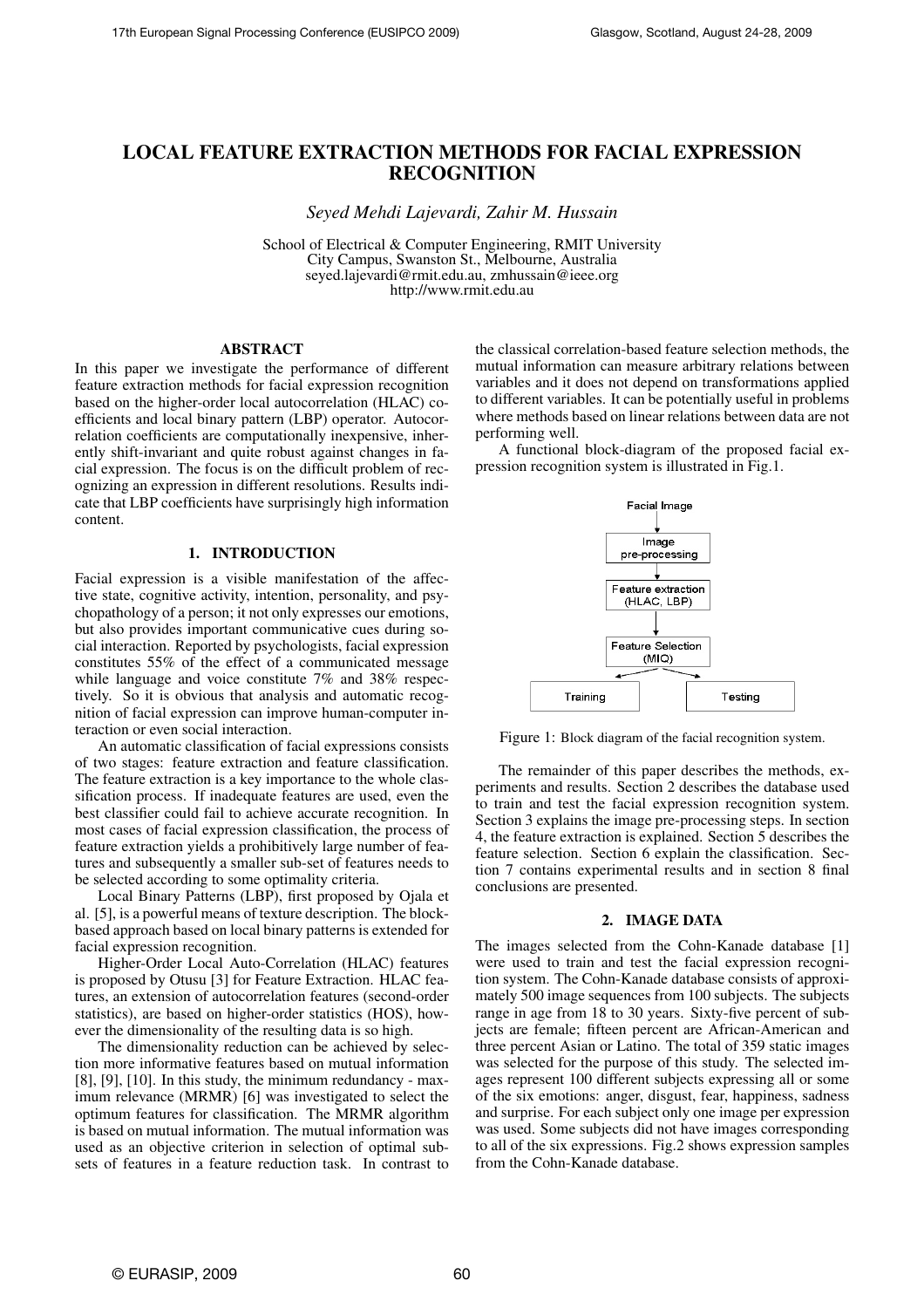

Figure 2: Examples of original images from the Cohn-Kanade database.

# 3. IMAGE PRE-PROCESSING

The image pre-processing procedure is a very important step in the facial expression recognition task. The aim of the pre-processing phase is to obtain sequences of images which have normalized intensity, are uniform in size and shape, and depict only the face region. The image intensity was normalized using the histogram equalization. The face area of an image was detected using the Viola-Jones method [2] based on the Haar-like features and the AdaBoost learning algorithm.

The Viola and Jones method is an object detection algorithm providing competitive object detection rates in realtime. It was primarily designed for the problem of face detection. The features used by Viola and Jones are derived from pixels selected from rectangular areas imposed over the picture and show high sensitivity to the vertical and horizontal lines.

AdaBoost, is an adaptive learning algorithm that can be used in conjunction with many other learning algorithms to improve their performance. AdaBoost is adaptive in the sense that subsequent classifiers built iteratively are made to fix instances misclassified by previous classifiers. At each iteration a distribution of weights is updated such that, the weights of each incorrectly classified example are increased (or alternatively, the weights of each correctly classified example are decreased), so that the new classifier focuses more on those examples.

The final stage of the pre-processing involved detection of an image which depicted certain emotion with the maximum level of arousal (emotion intensity). This was done using the minimum mutual information (MI) criterion. For each frame, the mutual information between the current frame and the initial frame was calculated, and the frame with the minimum mutual information was selected as the frame that represents an emotion with the maximum arousal [7], [8].



Figure 3: Six facial expression images after pre-processing.

## 4. FEATURE EXTRACTION

The feature extraction phase represents a key component of any pattern recognition system. In this study, a local approach, which extracts features from the picture locally, was implemented.

# 4.1 Higher-order local Auto Correlation

The features are generated using higher-order local autocorrelation. The Nth-order autocorrelation functions, extensions of autocorrelation functions, are defined as:

$$
x(a_1, a_2, \dots, a_N) = \int f(r)f(r+a_1)f(r+a_N)dr \qquad (1)
$$

where  $f(r)$  denotes the intensity at the observing pixel r, and  $a_1, a_2, \cdots, a_N$  are N displacements. HLAC features [3] are primitive image features based on Eq. (1). Their orders and displacements are arbitrary. However, higher order features with a large displacement region become extremely numerous. Hence, the original HLAC features are restricted up to the second order (three-point relations) and within a  $3 \times 3$ displacement region. They are represented by 25 mask patterns with 0, 1 and 2 displacements (25 mask patterns in Fig. 4). Each mask pattern is scanned over the entire image, and for each possible position, the product of the pixels marked in white is computed.

All the products corresponding to a mask are then summed so as to provide one feature. This operation is performed using 25 different mask pattern to create the feature vector for each facial image. Each feature value represents the power spectrum of the mask pattern, which corresponds to a basis functions of frequency analysis [4]. Roughly comparison with a Fourier transform, the mask size corresponds to the frequency component, and the distribution of the displacements corresponds to the direction component. Since the HLAC features use the information of two-dimensional distributions as well as the directions, they analyze an image more closely.

Furthermore, we use large mask patterns to support large displacement regions (Fig.5) and extract the features of low resolutions or low frequencies. Therefore, we use masks of different sizes together and construct multi-resolution features.



Figure 4: 25 mask patterns of the HLAC features (3x3).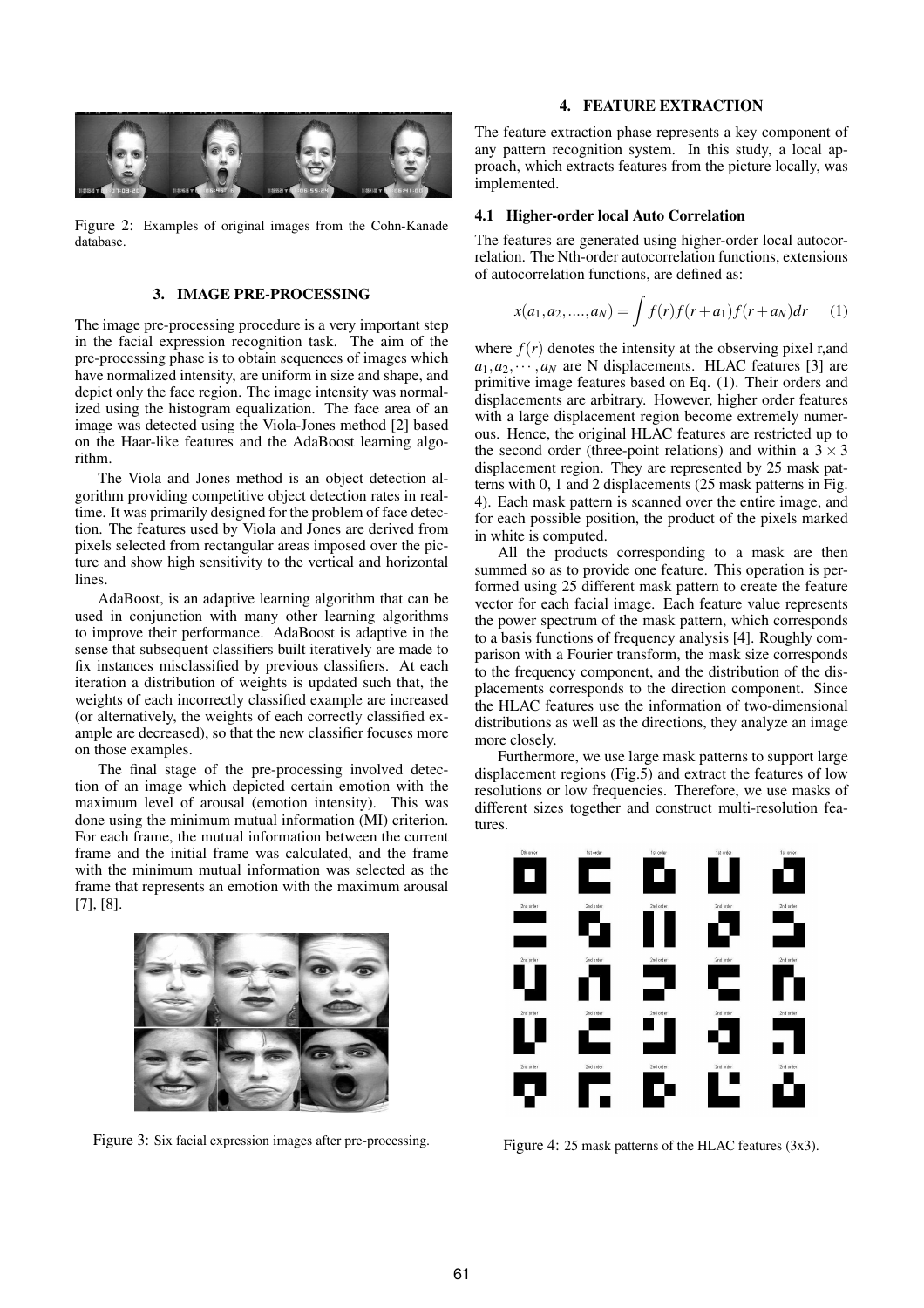

Figure 5: An extention of HLAC features.

### 4.2 Local Binary Pattern Operator

The original LBP operator, introduced by Ojala [5], is a powerful method of texture description. The original  $3 \times 3$  neighborhood is thresholded by the value of the center pixel. The values of the pixels in the thresholded neighborhood are multiplied by the binomial weights given to the corresponding pixels. Finally, the values of the eight pixels are summed to obtain the LBP number for this neighborhood. An illustration of the basic LBP operator is shown in Fig.6.



Figure 6: Illustration of the basic LBP operator.

An extension to the original operator is to use so called uniform patterns. A Local Binary Pattern is called uniform if it contains at most two bitwise transitions from 0 to 1 or vice versa when the binary string is considered circular. Ojala noticed that in their experiments with texture images, uniform patterns account for a bit less than 90% of all patterns when using the  $(8,1)$  neighborhood and for 70% in  $(16,2)$  neighborhood. We use the following notation for the LBP operator:  $LBP_{P,R}^{u2}$  means using the operator in a neighborhood of P sampling points on a circle of radius R. Superscript *<sup>u</sup>*<sup>2</sup> stands for using uniform patterns and labeling all remaining patterns with a single label. In this work,  $\overline{LBP_{8,2}^{u2}}$  is applied to extract LBP code for each pixel of face images, generating LBP faces. All feature values are quantified into 59 bins according to uniform strategy. A histogram of the labeled image  $f_l(x, y)$  can be defined as:

$$
H_i = \sum_{x,y} I\{f_l(x,y) = i\}, i = 0, ..., n-1
$$
 (2)

in which n is the number of different labels produced by the LBP (in this work, LBP coefficients are quantified into 59 bins, so n is 59) and

$$
I{A} = \begin{cases} 1, & A \text{ is true} \\ 0, & A \text{ is false} \end{cases}
$$
 (3)

This LBP histogram contains information about the distribution of the local micro-patterns, such as edges, spots, and flat areas over the whole image.

Face images can be seen as a composition of micropatterns which can be effectively described by the LBP features. However, a LBP histogram computed over the whole face image encodes only the occurrences of the micropatterns without any indication about their locations. Considering shape information of faces, face images are divided into small regions  $R_0, R_1, \cdots, R_{m-1}$  to extract LBP features (See Fig.7 for an illustration). In this study, we used different size of subregions for different image resolutions. The LBP features extracted from each sub-region are concatenated into a single, spatially enhanced feature histogram defined as:

$$
H_{i,j} = \sum_{x,y} I\{f_l(x,y) = i\} I\{(x,y) \in R_j\}
$$
 (4)

where  $i = 0, \dots, n-1, j = 0, \dots, m-1$ 



Figure 7: A facial image is divided into 100 small regions from which LBP histograms are extracted and concatenated into a single histogram.

#### 5. FEATURE SELECTION

# 5.1 Minimum Redundancy - Maximum Relevance Criteria

A feature selection method based on the mutual information quotient (MIQ) [6] criterion was investigated. If a feature vector has expressions randomly or uniformly distributed in different classes, its mutual information with these classes is zero. If a feature vector is strongly differentially expressed for different classes, it should have large mutual information. Thus we use mutual information as a measure of relevance of feature vectors. the mutual information *I* of two variables *x* and *y* is defined based on their joint probabilistic distribution  $p(x, y)$  and the respective marginal probabilities  $p(x)$ and  $p(y)$ :

$$
I(x; y) = \sum_{i,j} p(x_i, y_j) \log \frac{p(x_i, y_j)}{p(x_i) p(y_j)}
$$
(5)

The idea of minimum redundancy is to select the feature vectors such that they are mutually maximally dissimilar. Minimal redundancy will make the feature set a better representation of the entire data set. Let S denote the subset of features that we are seeking. The minimum redundancy condition is

$$
\min W_I, \quad W_I = \frac{1}{|S|^2} \sum_{f_i, f_j \in S} I(f_i, f_j) \tag{6}
$$

where  $I(f_i, f_j)$  is the mutual information between  $f_i$  and  $f_j$ , and  $|S|$  is the number of features in S.

To measure the level of discriminant powers of features when they are differentially expressed for different targeted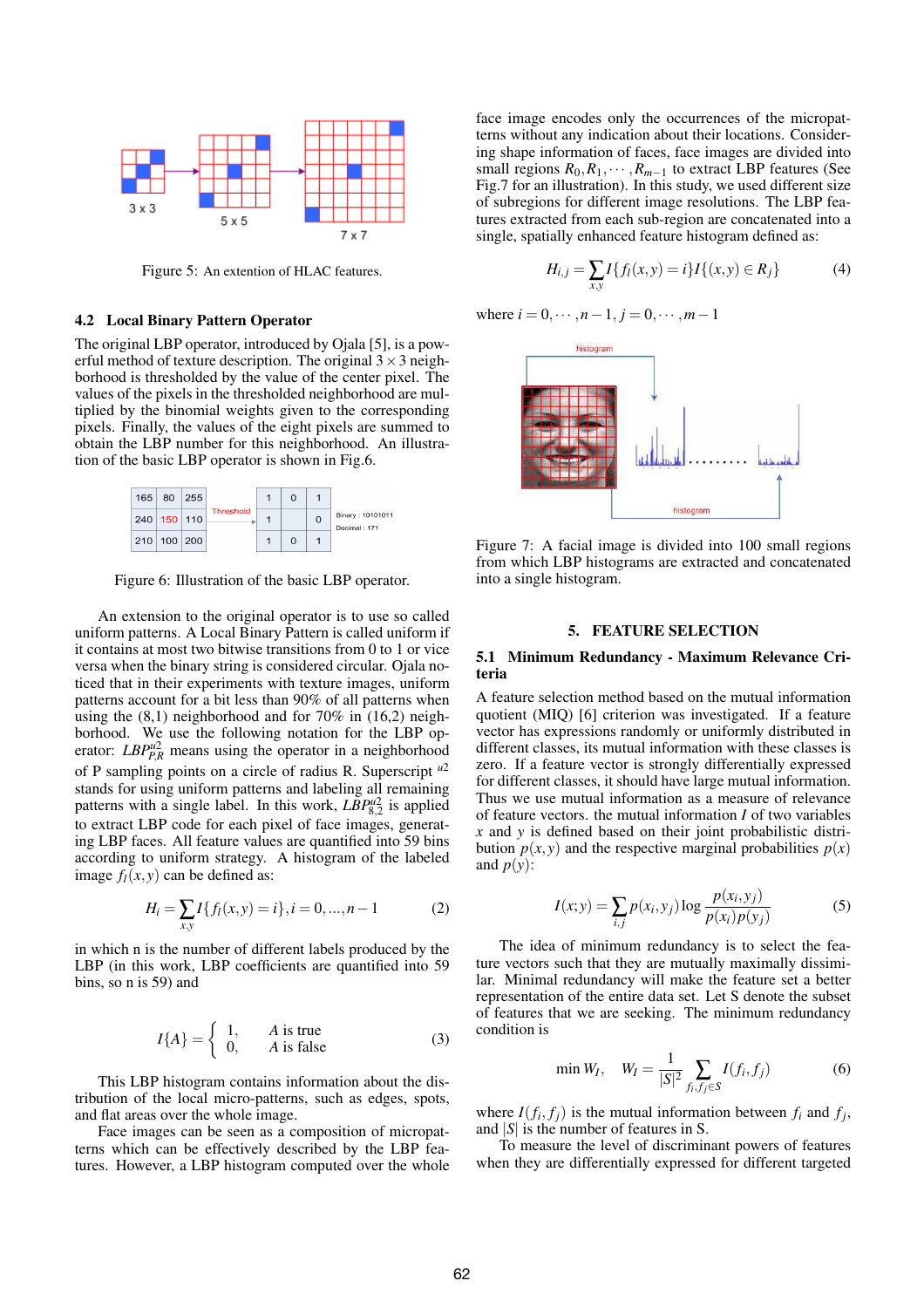classes, we again use mutual information  $I(C, f_i)$  between targeted classes  $C = \{C_1, C_2, C_6\}$ . Thus  $I(C, f_i)$  quantifies the relevance of  $f_i$  for the classification task. Thus the maximum relevance condition is to maximize the total relevance of all features in S:

$$
\max V_I, \quad V_I = \frac{1}{|S|} \sum_{f_i \in S} I(C, f_i)
$$
 (7)

The minimum redundancy, maximum relevance feature set is obtained by optimizing the conditions in Eqs.(6) and (7) simultaneously. Optimization of these two conditions requires combining them into a single criterion function as follow:

$$
\max(V_I/W_I) \tag{8}
$$

In this algorithm, the first feature is selected according to Eq. (7), i.e. the feature with the highest  $I(C, f_i)$ . The rest of features are selected in an incremental way: earlier selected features remain in the feature set. Suppose we already select m features for the set S, we want to select additional features from the set  $F_S = F_T - S$ . We optimize the following two conditions:

$$
\max I(C, f_i), \quad f_i \in F_S \tag{9}
$$

$$
\min \frac{1}{|S|} \sum_{f_j \in S} I(f_i, f_j), \quad f_i \in F_S \tag{10}
$$

By combining  $Eq.(6),(7)$  and  $(8)$  we have the following equation to calculate the MIQ for feature selection:

$$
\max\{\frac{I(f_i, C)}{\frac{1}{|S|}\sum I(f_i, f_j)}\}, \quad f_i \in F_S, f_j \in S \tag{11}
$$

# 6. CLASSIFICATION

The facial expressions depicted in images were classified using Naive Bayesian (NB) classifier. The NB classifier is a probabilistic method that has been shown to be effective in many classification problems. It assumes that the presence (or lack) of a particular feature of a class is unrelated to the presence (or lack) of any other feature. The classification decision is made using the following formula:

$$
C = \arg \max \{ P(C_i) \prod P(f_i|C_i) \} \tag{12}
$$

where  $P(f_i|C_i)$  are conditional tables (or conditional density) learned in training using examples. Despite the independence assumption, NB has been shown to have very good classification performance for many real data sets on par with many more sophisticated classifiers.

# 7. EXPERIMENTAL RESULTS

Facial expression image sequences from the Cohn- Kanade database [1] were used to train and test the facial expression recognition system.The Cohn-Kanade database consists of approximately 400 image sequences from 100 subjects. The subjects range in age from 18 to 30 years. Sixty-five percent of subjects are female; fifteen percent were African-American and three percent Asian or Latino. Each sequence contained 12-16 frames. The image sequences expressing different stages of an expression development, starting from a low arousal stage, reaching a peak of arousal and then declining. The facial expressions of each subject represented six basic emotions: anger, disgust, fear, happiness, sadness and surprise.

The training set size was 216 and the test size was 172 image sequences. Each test was performed 3 times using randomly selected testing and training sets and an average result was calculated. The training set contained the same number of image sequences for each expression. The subjects represented in the training set were not included in the testing set of images, thus ensuring a person-independent classification of facial expressions.

Two different approaches to the facial expression recognition task were compared. In the first approach HLAC features were used to extract the features from the images. In the second approach the features were generated based on LBP operator. Then we used MIQ algorithm to select the optimum subset for classification. The best subset of feature that we selected for classification is S=55. In all cases, the test images were classified using the NB classifier. The results are shown for different resolutions from  $16 \times 16$  to  $128 \times 128$ . Table.1 and Table.2 shows the confusions for different expression in low resolution (16x16). Fig.8 illustrated the average correct classification for both HLAC and LBP operator. It is shown that the classification result based on LBP features for low resolution samples are better than HLAC features,however, for high resolution samples the classification performance for LBP features is more accurate than HLAC features.

Table 1: Confusion table for HLAC features

|         | А    | D    | F    | Η    | S    | Su   |  |
|---------|------|------|------|------|------|------|--|
| Α       | 56.2 | 25.6 |      |      | 18.2 |      |  |
| D       | 22.2 | 55.6 | 14.8 | 3.7  | 3.7  |      |  |
| F       | 5.6  | 6.9  | 52.8 | 27.8 |      | 6.9  |  |
| Н       | 0.6  | 4.5  | 19.2 | 75.0 |      | 0.7  |  |
| S       | 16.1 | 6.1  | 5.1  |      | 72.7 |      |  |
| Su      | 0    | 12.5 | 4.2  | 0    | 0    | 83.3 |  |
| Average | 65.5 |      |      |      |      |      |  |

A: anger D: disgust F: fear H: happy S: sad Su: surprise

Table 2: Confusion table for LBP operator

|         | Α    | D    | F    | Н    | S    | Su   |  |
|---------|------|------|------|------|------|------|--|
| A       | 58.4 | 19.0 | 4.8  | 4.8  | 13.0 | 0    |  |
| D       | 11.1 | 57.4 | 0    | 20.3 | 11.1 | 0    |  |
| F       | 11.1 | 5.6  | 58.1 | 19.6 | 3.7  | 1.9  |  |
| Η       | 2.3  | 5.1  | 15.2 | 75.2 | 0    | 2.2  |  |
| S       | 4.8  | 12.0 | 3.7  | 1.2  | 77.0 | 1.2  |  |
| Su      | 0    | 1.6  | 5.3  | 2.4  | 2.8  | 88.0 |  |
| Average | 69.0 |      |      |      |      |      |  |

A: anger D: disgust F: fear H: happy S: sad Su:surprise

#### 8. CONCLUSION

A comparison of feature extraction methods for the facial expression recognition from image sequences was presented and tested. The method is fully automatic and includes: face detection, maximum arousal detection, feature extraction, selection of optimal features and classification. The lo-